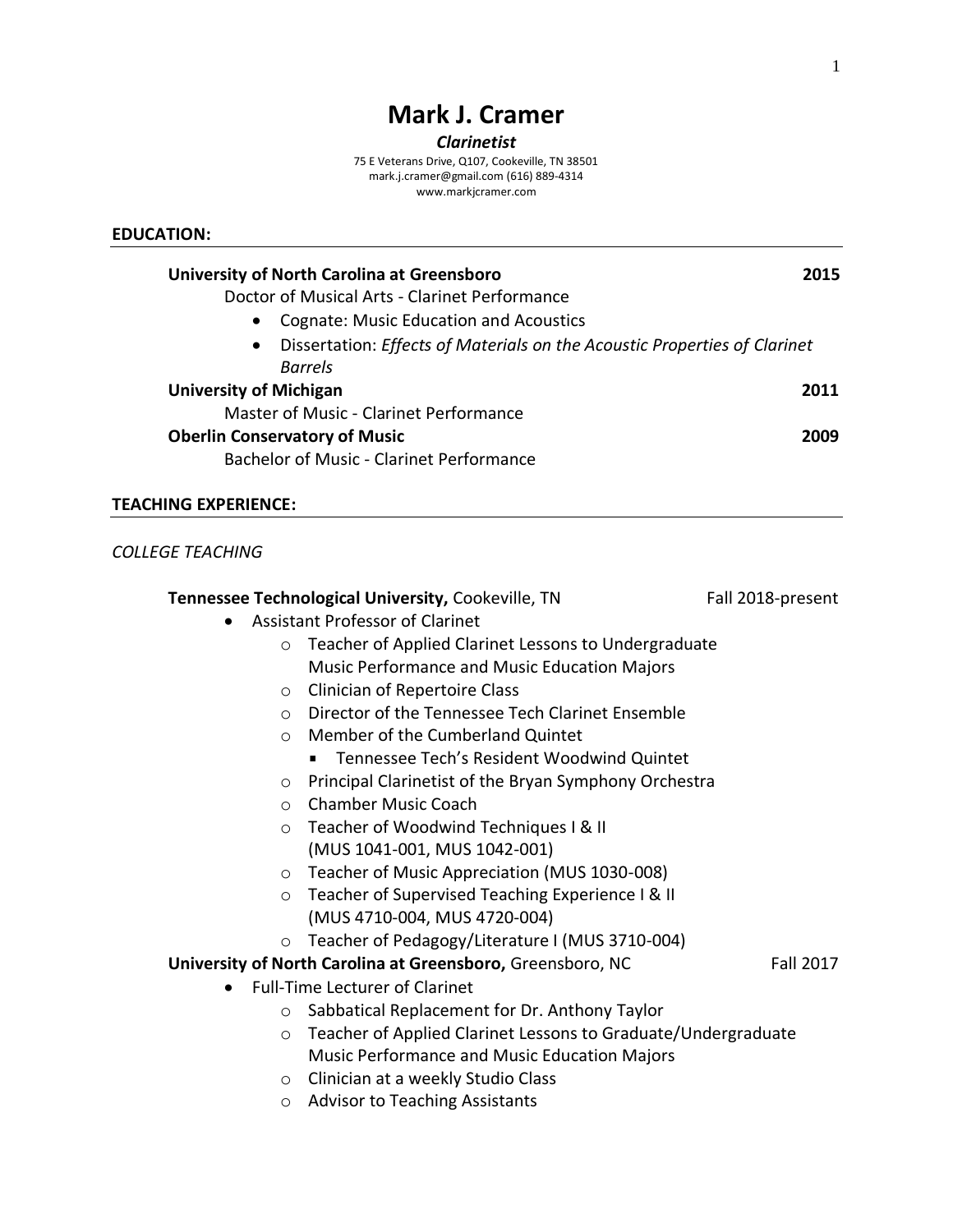| $\bullet$               |            | Lecturer of Clarinet                                                   | 2015-2017    |
|-------------------------|------------|------------------------------------------------------------------------|--------------|
|                         | $\circ$    | Teacher of Applied Clarinet Lessons to Graduate/Undergraduate          |              |
|                         |            | Music Education and Music Performance Majors                           |              |
|                         | $\circ$    | Clinician at a weekly Studio Class                                     |              |
|                         | $\circ$    | <b>Chamber Music Coach</b>                                             |              |
|                         |            | Lecturer of Clarinet - Summer Session Summer                           | 2013-2016    |
|                         | $\circ$    | Teacher of Applied Clarinet Lessons to Masters in Music                |              |
|                         |            | <b>Education Students</b>                                              |              |
|                         |            | Radford University, Radford, VA                                        | 2016-2018    |
| $\bullet$               |            | Lecturer of Clarinet                                                   |              |
|                         | $\circ$    | Teacher of Applied Clarinet Lessons to Undergraduate Music             |              |
|                         |            | <b>Education and Music Therapy Majors</b>                              |              |
|                         | $\circ$    | <b>Chamber Music Coach</b>                                             |              |
|                         |            | Greensboro College, Greensboro, NC                                     | 2017-2018    |
|                         |            | Lecturer of Clarinet                                                   |              |
|                         | $\circ$    | Teacher of Applied Clarinet Lessons to Undergraduate Music             |              |
|                         |            | <b>Education Majors</b>                                                |              |
|                         |            | Randolph College, Lynchburg, VA                                        | 2014-2015    |
|                         |            | Instructor of Clarinet and Basic Musicianship                          |              |
|                         | $\circ$    | Teacher of Applied Clarinet Lessons to Undergraduate Music             |              |
|                         |            | <b>Education and Performance majors</b>                                |              |
|                         | $\circ$    | Teacher of MUSC 103LR: Basic Musicianship, a course built to focus     |              |
|                         |            | on basic music literacy skills including recognition of time and key   |              |
|                         |            | signatures and the ability to accurately read at sight rudimentary     |              |
|                         |            | rhythms, melodies, and harmonies                                       |              |
|                         |            | University of North Carolina at Greensboro, Greensboro, NC             | 2012-2015    |
|                         |            | <b>Graduate Teaching Assistant in Clarinet</b>                         |              |
|                         | $\circ$    | Teacher of Applied Clarinet Lessons to Undergraduate Music             |              |
|                         |            | <b>Education and Music Performance majors</b>                          |              |
|                         | O          | <b>Chamber Music Coach</b>                                             |              |
|                         | $\circ$    | Research Assistant in the MRi (Music Research Institute)               |              |
|                         | $\circ$    | Research Assistant for Maestro Conducting Technology                   |              |
|                         | $\bigcirc$ | <b>Administrative Assistant</b>                                        |              |
|                         |            | Oberlin Conservatory of Music, Oberlin, OH                             | 2006-2009    |
|                         |            | <b>Clarinet Teacher</b>                                                |              |
|                         | $\circ$    | Taught clarinet lessons to students enrolled in the School of Arts and |              |
|                         |            | <b>Sciences</b>                                                        |              |
|                         |            |                                                                        |              |
| <b>PRIVATE TEACHING</b> |            |                                                                        |              |
|                         |            |                                                                        |              |
| Cookeville, TN          |            |                                                                        | 2018-present |
|                         |            | Maintain a pre-college clarinet studio for students in                 |              |
|                         |            | Putnam County and the surrounding area                                 |              |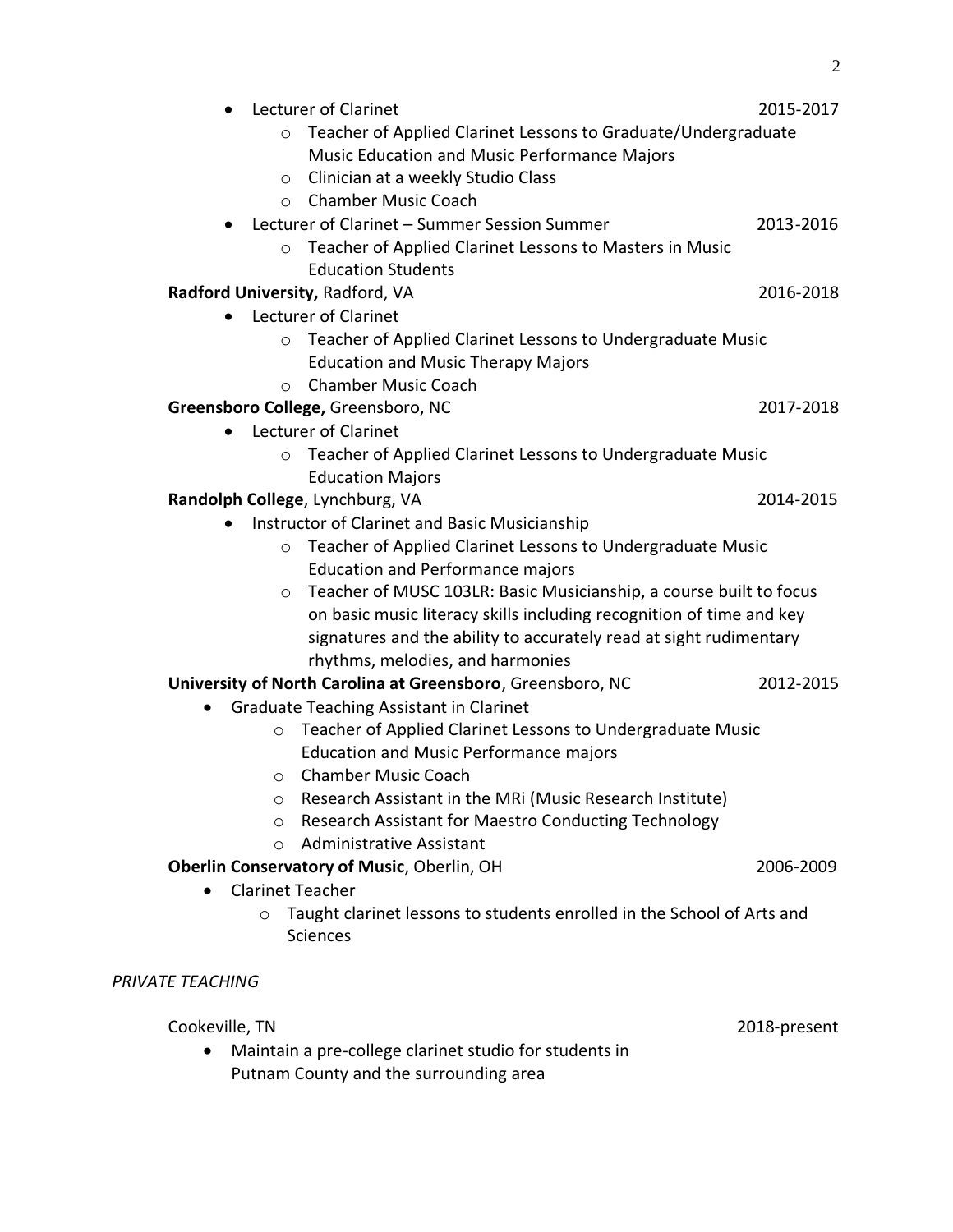| Winston-Salem, NC                                                                | 2017-2018 |
|----------------------------------------------------------------------------------|-----------|
| University of North Carolina School of the Arts Community                        |           |
| Music School, Clarinet Instructor                                                |           |
| Greensboro, NC                                                                   | 2013-2017 |
| Moore Music Company, Clarinet Instructor                                         |           |
| <b>UNCG Summer Music Camp Clarinet Instructor</b>                                |           |
| Ann Arbor, MI                                                                    | 2009-2012 |
| <b>Clarinet Teacher</b><br>$\bullet$                                             |           |
| Taught clarinet lessons to Middle and High School Students<br>$\circ$            |           |
| in Ann Arbor and surrounding areas                                               |           |
| Hillside Middle School, Northville, MI                                           | 2011-2012 |
| <b>Clarinet Teacher</b><br>$\bullet$                                             |           |
| o Taught after-school clarinet lessons to enrolled students                      |           |
| Northville High School, Northville, MI                                           | 2011-2012 |
| <b>Clarinet Teacher</b><br>$\bullet$                                             |           |
| Taught after-school clarinet lessons to enrolled students<br>$\circ$             |           |
| Saline High School, Saline, MI                                                   | 2011-2012 |
| <b>Clarinet Teacher</b>                                                          |           |
| Taught clarinet to enrolled students during band<br>$\circ$                      |           |
| Oberlin, OH                                                                      | 2006-2009 |
| Taught clarinet lessons to Middle and High School students                       |           |
| in Oberlin and surrounding areas                                                 |           |
| Rockford High School, Rockford, MI                                               | 2006-2015 |
| <b>Clarinet Teacher</b><br>$\bullet$                                             |           |
| Clarinet instructor for Rockford High School Music Camp, Pre-Camp and<br>$\circ$ |           |
| Band Camps during the summer                                                     |           |
| Gave free instruction to all section clarinetists in all ensembles<br>$\circ$    |           |
| throughout various times of the year                                             |           |
| Coached sectionals and chamber groups for District and State Solo and<br>$\circ$ |           |
| <b>Ensemble and Band Festivals</b>                                               |           |
|                                                                                  |           |

# **PERFORMING EXPERIENCE:**

## *PROFESSIONAL*

| Oak Ridge Symphony, Oak Ridge, TN                                | 2019-present |
|------------------------------------------------------------------|--------------|
| <b>Principal Clarinet</b><br>$\bullet$                           |              |
| Bryan Symphony Orchestra, Cookeville, TN                         | 2018-present |
| • Principal Clarinet                                             |              |
| <b>Nashville Scoring Orchestra</b>                               | 2019-present |
| Ocean Way Studio<br>$\bullet$                                    |              |
| Sound Kitchen Studio<br>$\bullet$                                |              |
| Uno Mas Studio<br>$\bullet$                                      |              |
| Session recording musician for commercial recording<br>$\bullet$ |              |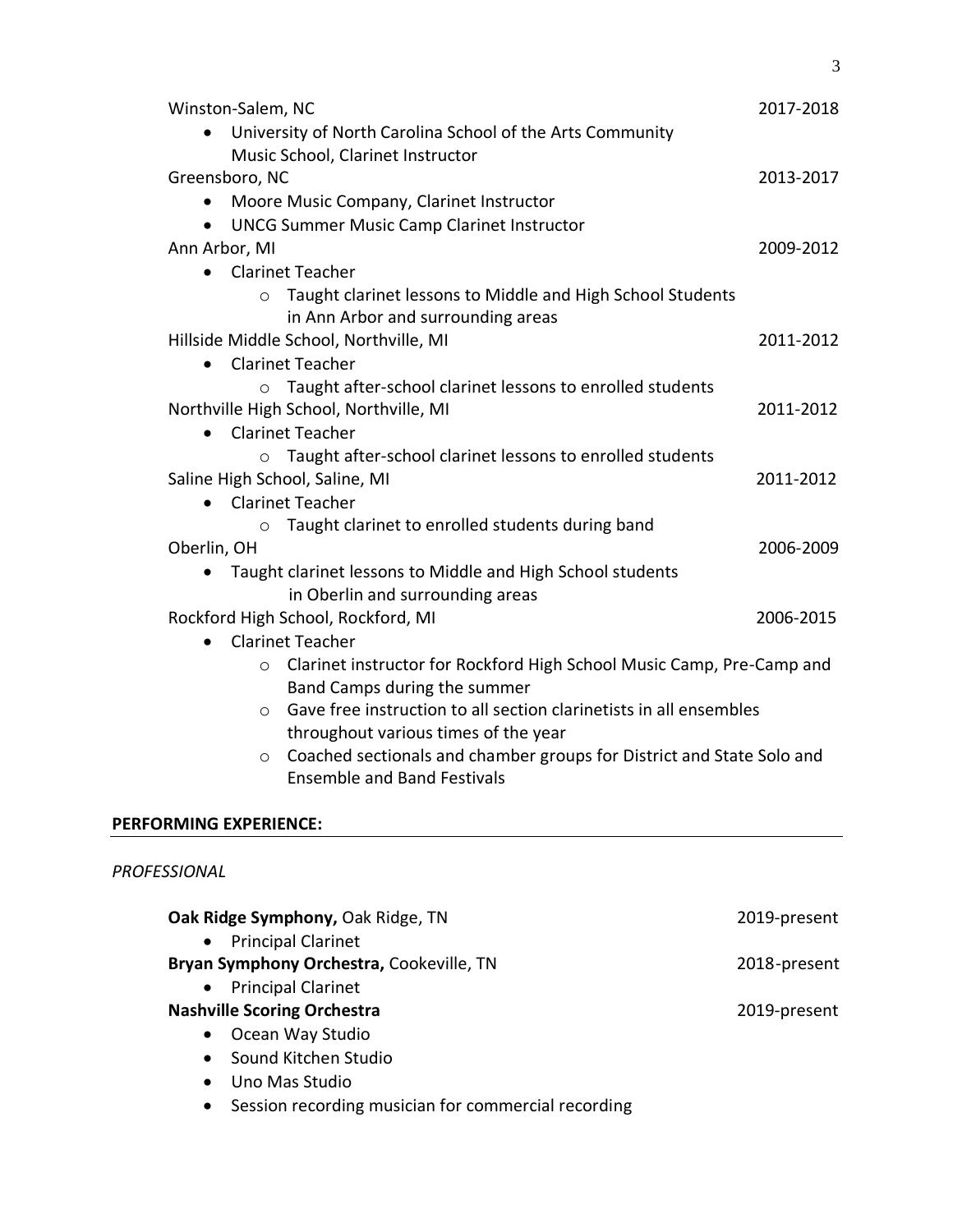| Nashville Symphony, Nashville, TN                                                  | 2018-present |
|------------------------------------------------------------------------------------|--------------|
| <b>Substitute Clarinet</b>                                                         |              |
| Nashville Opera, Nashville, TN                                                     | 2019-present |
| <b>Second Clarinet</b>                                                             |              |
| Grand Rapids Symphony, Grand Rapids, MI                                            | 2021         |
| Substitute Clarinet<br>$\bullet$                                                   |              |
| Memphis Symphony Orchestra, Memphis, TN                                            | 2019-present |
| <b>Substitute Clarinet</b>                                                         |              |
| Gateway Chamber Orchestra, Clarksville, TN                                         | 2018-present |
| <b>Substitute Clarinet</b>                                                         |              |
| Greensboro Symphony, Greensboro, NC                                                | 2013-2018    |
| Third/Utility Clarinet                                                             |              |
| Greensboro Opera, Greensboro, NC                                                   | 2012-2018    |
| Principal Clarinet (2017-2018)<br>$\bullet$                                        |              |
| Second Clarinet (2012-2016)<br>$\bullet$                                           |              |
| Winston-Salem Symphony, Winston-Salem, NC                                          | 2012-2018    |
| <b>Guest Principal Clarinet</b><br>$\bullet$                                       |              |
| <b>Substitute Clarinet</b><br>$\bullet$                                            |              |
| Western Piedmont Symphony, Hickory, NC                                             | 2016-2018    |
| <b>Guest Principal Clarinet</b><br>$\bullet$                                       |              |
| <b>Substitute Clarinet</b><br>$\bullet$                                            |              |
| Fayetteville Symphony, Fayetteville, NC                                            | 2016-2018    |
| <b>Substitute Clarinet</b>                                                         |              |
| Roanoke Symphony, Roanoke, VA                                                      | 2016-2018    |
| <b>Substitute Clarinet</b>                                                         |              |
| Carolina Philharmonic, Pinehurst, NC                                               | 2015-2018    |
| <b>Substitute Clarinet</b>                                                         |              |
| Opera Roanoke, Roanoke, VA                                                         | 2016         |
| <b>Substitute Clarinet</b>                                                         |              |
| Carolina Opera, Charlotte, NC                                                      | 2015         |
| <b>Principal Clarinet</b>                                                          |              |
| Piedmont Opera, Winston-Salem, NC                                                  | 2013         |
| <b>Substitute Clarinet</b>                                                         |              |
| <b>Tour with Eighth Blackbird</b>                                                  | 2008-2009    |
| Tour through Cleveland, New York City, San Francisco, and Seattle                  |              |
| World Premiere of live version of Steve Reich's Double Sextet                      |              |
| Recording submitted to Pulitzer Committee to win Reich Pulitzer Prize<br>$\bullet$ |              |
| Youngstown Symphony, Youngstown, OH                                                | 2007         |
| Substitute Third/Bass Clarinet                                                     |              |

## *COLLEGIATE*

University of North Carolina at Greensboro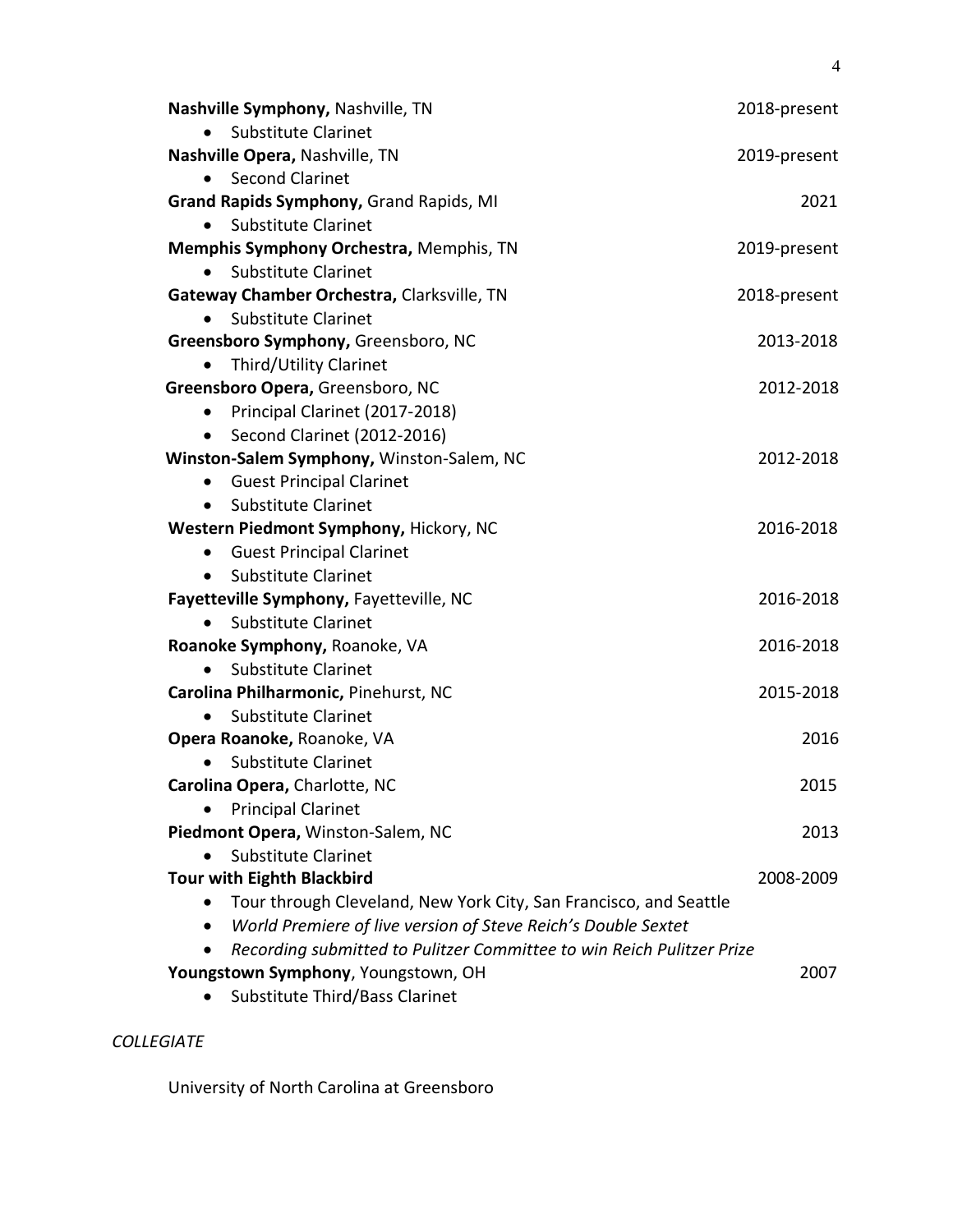|      | Symphony Orchestra, Principal Clarinet<br>$\bullet$<br>Wind Ensemble, Principal Clarinet          | 2013-2014<br>2012-2013  |
|------|---------------------------------------------------------------------------------------------------|-------------------------|
|      | University of Michigan                                                                            |                         |
|      | University Symphony Orchestra, Principal Clarinet                                                 | 2010-2011               |
|      | University Philharmonia Orchestra, Principal Clarinet<br>$\bullet$                                | 2011                    |
|      | Symphony Band, Principal Clarinet<br>$\bullet$                                                    | 2009-2010               |
|      | Oberlin Conservatory of Music                                                                     |                         |
|      | Contemporary Music Ensemble, Principal Clarinet<br>$\bullet$                                      | 2007-2009               |
|      | Oberlin Conservatory Orchestra L.A. Tour, Principal Clarinet<br>$\bullet$                         | 2009                    |
|      | Chamber Orchestra, Principal Clarinet<br>$\bullet$                                                | 2007-2008               |
|      | Olga Neuwirth's Lost Highway, Principal Clarinet<br>$\bullet$                                     | 2007                    |
|      | o American Premiere                                                                               |                         |
|      | Wind Ensemble, Principal Clarinet                                                                 | 2006-2007               |
| SOLO |                                                                                                   |                         |
|      | <b>Tennessee Tech University</b>                                                                  | Nov. 2021               |
|      | <b>Faculty Recital</b><br>$\bullet$                                                               |                         |
|      | <b>Tennessee Tech University</b>                                                                  | Sept. 2020              |
|      | <b>Faculty Recital</b><br>$\bullet$                                                               |                         |
|      | <b>Tennessee Tech University</b>                                                                  | Sept. 2019              |
|      | <b>Faculty Recital</b><br>$\bullet$                                                               |                         |
|      | <b>Tennessee Tech University</b>                                                                  | Feb. 2019               |
|      | <b>Faculty Recital</b><br>$\bullet$                                                               |                         |
|      | Faculty Soloist with the Tennessee Tech Symphony Band<br>$\bullet$                                |                         |
|      | University of North Carolina at Greensboro                                                        | Oct. 2017               |
|      | <b>Faculty Recital</b><br>Radford University                                                      | Oct. 2016               |
|      |                                                                                                   |                         |
|      | Recruiting Tour Throughout Northern, VA<br>University of North Carolina at Greensboro             |                         |
|      | <b>Third DMA Dissertation Recital</b>                                                             |                         |
|      | Second DMA Dissertation Recital                                                                   | April 2015<br>Oct. 2013 |
|      | <b>First DMA Dissertation Recital</b>                                                             | Feb. 2013               |
|      | $\bullet$                                                                                         | Feb. 2014               |
|      | University of North Carolina at Greensboro Symphony Orchestra<br>Debussy: Premiere Rhapsodie<br>O |                         |
|      | Weber: Concertino<br>$\circ$                                                                      |                         |
|      | University of Michigan                                                                            |                         |
|      | Master's Degree Recital                                                                           | Nov. 2010               |
|      | <b>Oberlin Conservatory of Music</b>                                                              |                         |
|      | <b>Senior Recital</b>                                                                             | May 2009                |
|      | <b>Junior Recital</b>                                                                             | <b>March 2008</b>       |
|      | Grand Rapids, Michigan                                                                            | June 2007               |
|      | Recital                                                                                           |                         |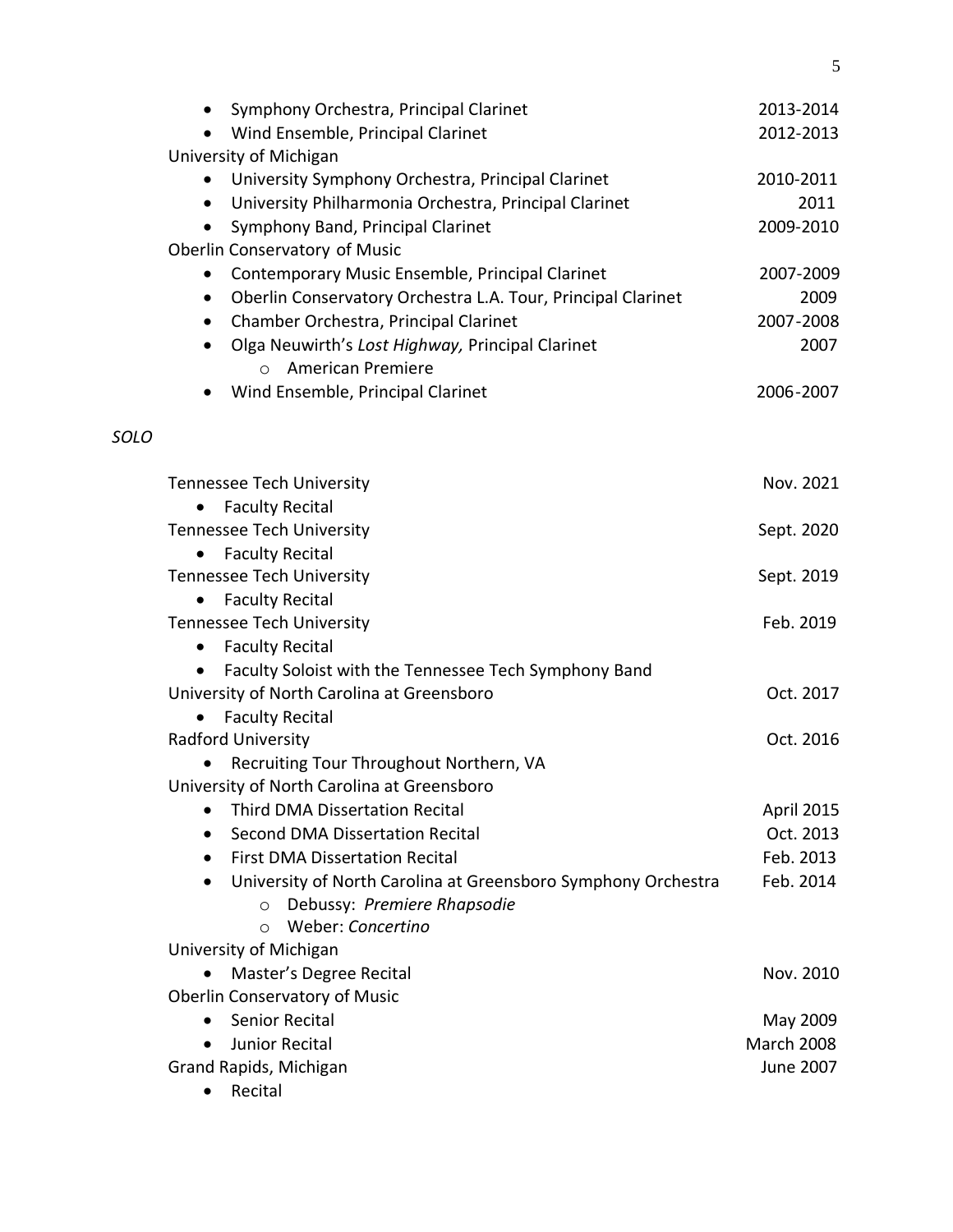| <b>Grand Rapids Youth Symphony</b>                                                                                          | May 2005          |  |
|-----------------------------------------------------------------------------------------------------------------------------|-------------------|--|
| O Mozart: Clarinet Concerto, K. 622<br>Rockford High School Wind Ensemble<br>$\bullet$<br>Weber: Concerto No. 2<br>$\Omega$ | <b>March 2015</b> |  |
| <b>AWARDS/HONORS:</b>                                                                                                       |                   |  |
| <b>SCHOLARSHIPS</b>                                                                                                         |                   |  |
| <b>University of North Carolina Greensboro</b>                                                                              | 2012-2015         |  |
| <b>Full Tuition Waiver and Stipend</b><br>$\bullet$                                                                         |                   |  |
| Nominated: Outstanding Teacher Award<br>$\bullet$                                                                           | 2015              |  |
| <b>University of Michigan</b>                                                                                               | 2009-2012         |  |
| Fellowship<br>$\bullet$                                                                                                     |                   |  |
| <b>Oberlin Conservatory of Music</b>                                                                                        | 2005-2009         |  |
| Conservatory Dean's Scholarship                                                                                             |                   |  |
| <b>Brevard Music Center</b>                                                                                                 | Summer 2007       |  |
| <b>Full Tuition Scholarship</b>                                                                                             |                   |  |

#### *COMPETITIONS*

| Semifinals: Jacksonville Symphony Orchestra Bass Clarinet Audition        | 2017 |
|---------------------------------------------------------------------------|------|
| <b>Finals: "President's Own" Marine Band Audition</b>                     | 2016 |
| <b>Semifinals: Detroit Symphony Orchestra Principal Clarinet Audition</b> | 2014 |
| <b>Grand Prize Winner: UNCG Young Artist Competition</b>                  | 2013 |
| Finals: Oberlin Conservatory of Music Concerto Competition                | 2008 |
| Finals: Brevard Music Center Concerto Competition                         | 2007 |
| Winner: Skip Gates Concerto Competition                                   | 2005 |

## **RESEARCH:**

## *DISSERTATION*

*Effects of Materials on the Acoustic Properties of Clarinet Barrels* 

- Published: May 2015
- Study intended to provide empirical data to determine if Cocobolo, Mopane, Grenadilla, Delrin, and Purpleheart used to make clarinet barrels have an effect on sound quality and response
- Utilized hand-crafted barrels designed by Mark J. Cramer
- Analyzed the effects of these different materials on the harmonic spectrum and articulation profile produced by the clarinet
- Single-blind Pilot and Official Study using professional clarinetists located throughout the United States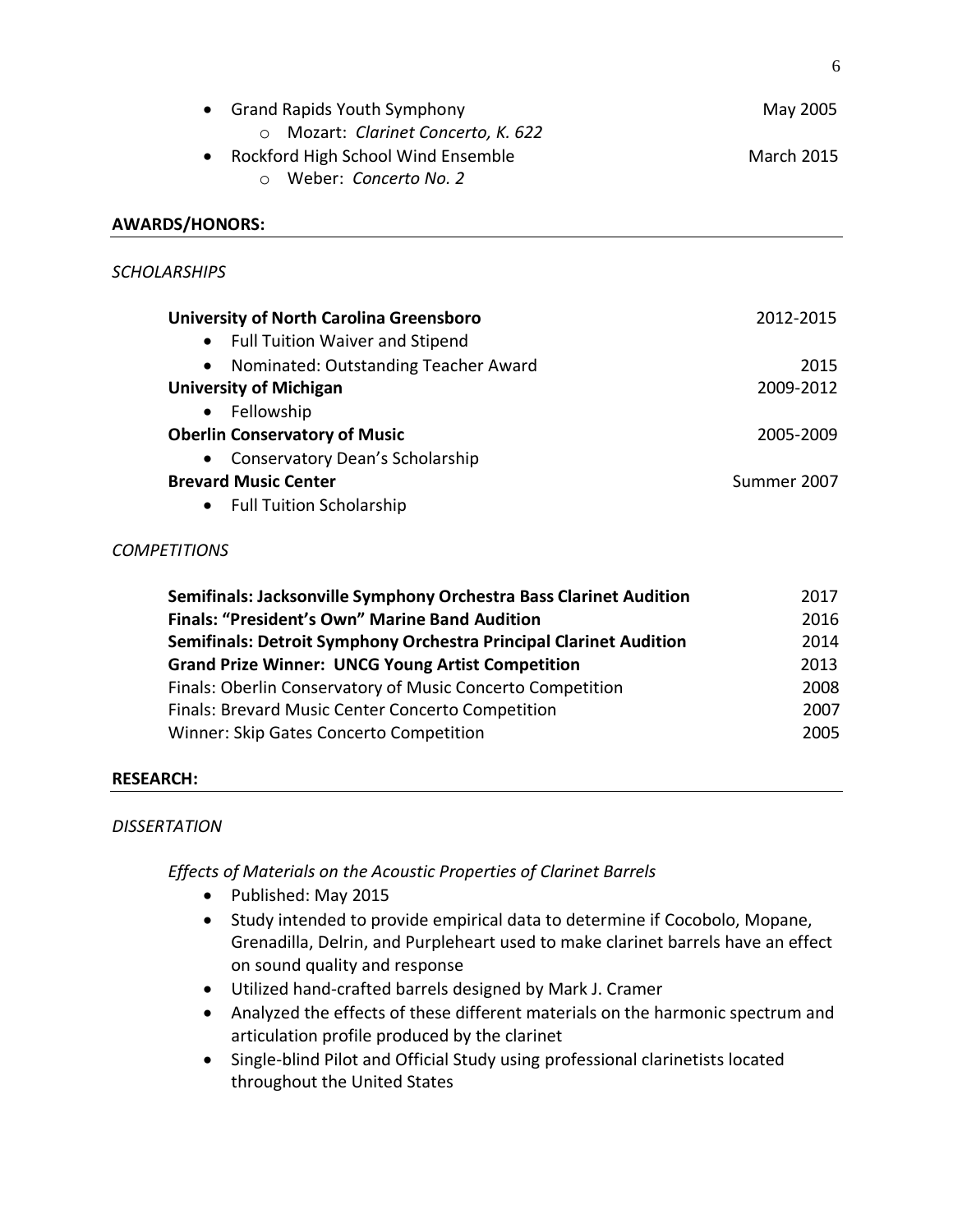#### **Backun Musical Services**

- Endorsed Performing Artist
- Clinician
	- o Present at conferences and demonstrate and perform on Backun products including: barrels, bells, and clarinets made of Cocobolo and Grenadilla wood

#### **Légère Reeds Ltd.**

• Endorsing Artist

#### **Clarinet Jobs**

- Academic Division
	- o Responsible for social media postings (Facebook, Instagram) concerning to job announcements related to academia.

#### **College Music Society**

• Member

**International Clarinet Association**

• Member

#### **Wake Forest Baptist Hospital**

- Arts and Health Program
	- o Performer: Wake Forest Baptist Cancer Center and Children's Hospital
	- o Provided therapeutic music for family and patients receiving radiation and chemotherapy.

#### **MASTERCLASSES:**

#### *PARTICIPANT*

| Andrew Lowy                                                                   | 2014       |
|-------------------------------------------------------------------------------|------------|
| Principal Clarinetist with the North Carolina Symphony<br>$\bullet$           |            |
| Alexander Bader                                                               | 2011       |
| • Second Clarinetist with the Berlin Philharmonic                             |            |
| Michael Wayne                                                                 | 2010       |
| • Second Clarinetist with the Boston Symphony Orchestra                       |            |
| <b>Russ Dagon</b>                                                             | 2010       |
| Former Professor of Clarinet at Northwestern University<br>$\bullet$          |            |
| Former Principal Clarinetist of the Milwaukee Symphony Orchestra<br>$\bullet$ |            |
| Eli Eban                                                                      | 2008       |
| Professor of clarinet at Indiana University<br>$\bullet$                      |            |
| Steve Cohen                                                                   | 2006, 2007 |
| Professor of Clarinet at Northwestern University<br>$\bullet$                 |            |
| Former Principal Clarinetist of the Louisiana Philharmonic                    |            |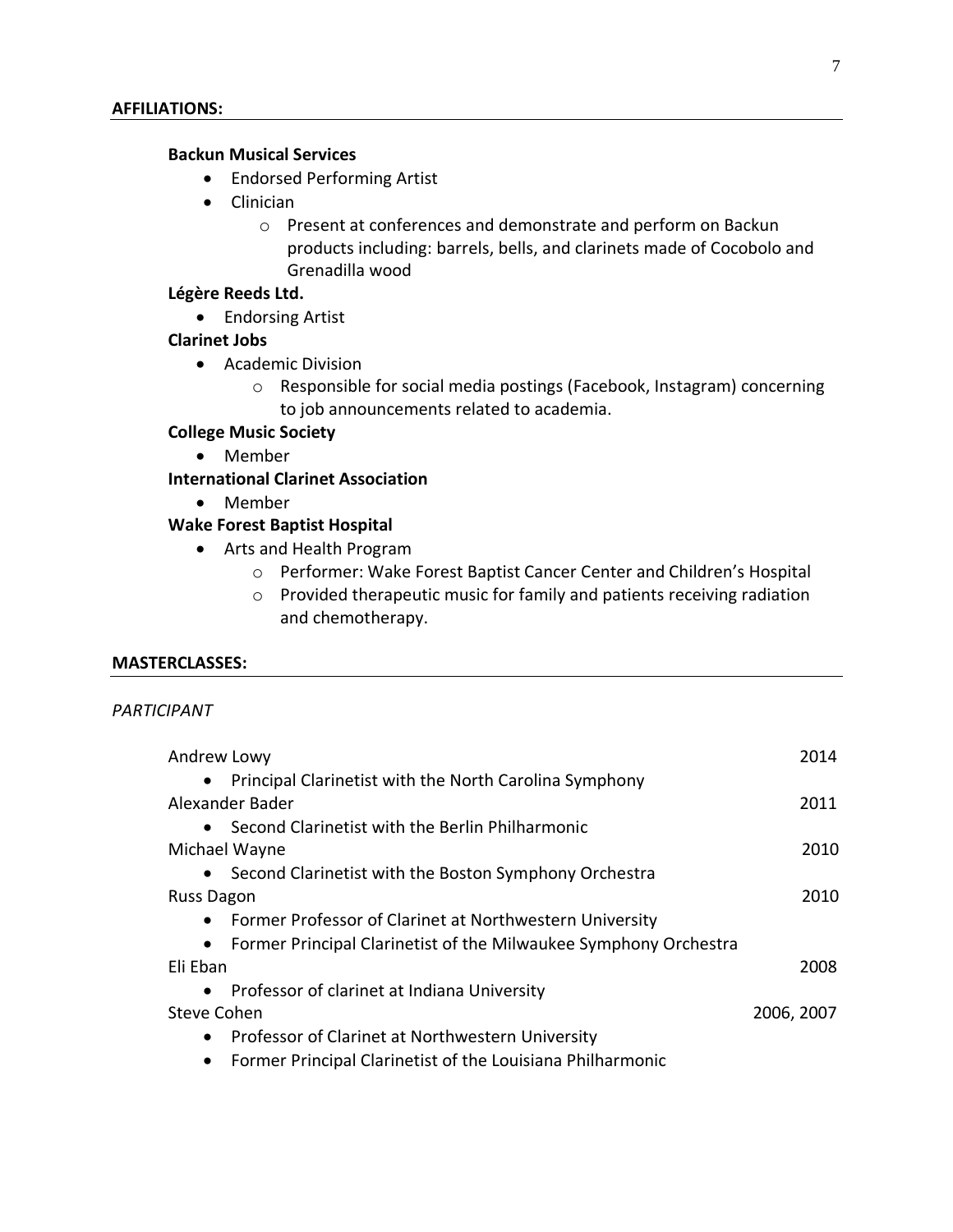| Alex Klein                                                                 | 2006 |
|----------------------------------------------------------------------------|------|
| Former Professor of Oboe at the Oberlin Conservatory of Music<br>$\bullet$ |      |
| • Former Principal Oboist with the Chicago Symphony Orchestra              |      |
| Ethan Sloane                                                               | 2004 |
| Professor of Clarinet at Boston University<br>$\bullet$                    |      |

#### *PRESENTER*

| <b>Millikin University, Zoom</b>                    | March 23, 2021    |
|-----------------------------------------------------|-------------------|
| Huntsville Youth Symphony, Zoom                     | November 30, 2020 |
| University of North Carolina at Greensboro, Zoom    | October 30, 2020  |
| Roane State Community College, Zoom                 | October 29, 2020  |
| <b>Oklahoma City University, Zoom</b>               | October 16, 2020  |
| Backun Musical Services China Festival, China       | August 2-8, 2020  |
| • Masterclasses, private teaching, and performance  |                   |
| tour throughout China (cancelled due to COVID-19)   |                   |
| Ken Stanton Music, Marietta, GA                     | October 5, 2019   |
| Middle Tennessee State University, Murfreesboro, TN | June 9, 2019      |
| University of Evansville, Evansville, IN            | January 27, 2019  |

#### **TEACHERS:**

| Dr. Kelly J. Burke         | 2013-2015 |
|----------------------------|-----------|
| Dr. Anthony Taylor         | 2012-2013 |
| Mr. Daniel Gilbert         | 2009-2011 |
| Mr. Richard Hawkins        | 2005-2009 |
| Ms. Suzanna Dennis-Bratton | 2001-2005 |

#### **RECORDINGS:**

Nashville Scoring Orchestra

- 2019-present
- Projects including soundtracks to movies and television shows, television commercial advertisements, video games, and theme/amusement parks

Tennessee Tech University

- Recorded November, 2019
- World Premiere of works by Leroy Osmon and Amaury León Sosa Nashville Symphony
	- Recorded October 2018
	- *John Adams: My Father Knew Charles Ives & Harmonielehre*

University of North Carolina at Greensboro Wind Ensemble

• *Stories and Sanctuaries*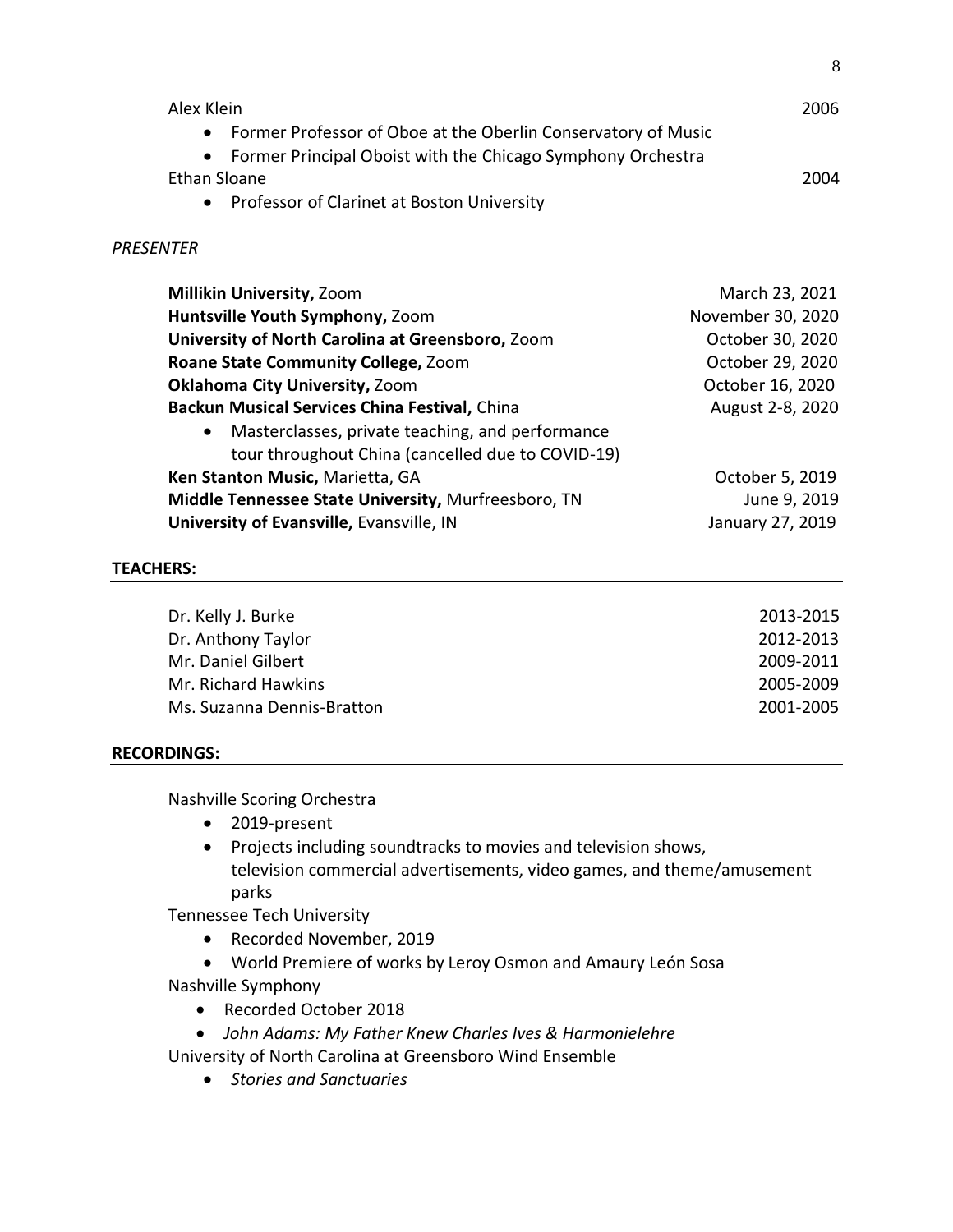- World premiere recordings by Steven Bryant, Scott Lindroth, John Mackey and Joel Pucket
- Record Label Equilibrium

University of Michigan Symphony Band

- *Artifacts*
- Works by various University of Michigan distinguished faculty, composers in residence and alumni
- Record Label Equilibrium

## **CONFERENCES/FESTIVALS:**

| <b>Tennessee Tech Clarinet Congress</b>                                 | Feb. 2022                   |
|-------------------------------------------------------------------------|-----------------------------|
| Honors Clarinet Choir Festival and Clarinet Day                         |                             |
| <b>National Flute Association</b>                                       | Aug. 2021                   |
| Recital honoring flutist and composer Valerie Coleman                   |                             |
| Performing "Portraits of Langston" by Valerie Coleman                   |                             |
| <b>International Double Reed Society</b>                                | June 2021                   |
| Recital: "A Decade of Innovation for Reed Trio"<br>$\bullet$            |                             |
| Works by Jenny Brandon, Alyssa Morris, and Greg Danner                  |                             |
| <b>National Flute Association (Cancelled due to COVID-19)</b>           | Aug. 2020                   |
| Recital honoring flutist and composer Valerie Coleman                   |                             |
| Performing "Portraits of Langston" by Valerie Coleman                   |                             |
| <b>International Clarinet Association (Cancelled due to COVID-19)</b>   | June 2020                   |
| Recital: "A Decade of Innovation for Reed Trio"<br>$\bullet$            |                             |
| Works by Jenny Brandon, Alyssa Morris, and Greg Danner                  |                             |
| <b>International Double Reed Society (Cancelled due to COVID-19)</b>    | <b>June 2020</b>            |
| Recital: "A Decade of Innovation for Reed Trio"<br>$\bullet$            |                             |
| Works by Jenny Brandon, Alyssa Morris, and Greg Danner                  |                             |
| <b>College Music Society</b>                                            | Feb. 2020                   |
| Recital: "A Decade of Innovation for Reed Trio"<br>$\bullet$            |                             |
| Works by Jenny Brandon, Alyssa Morris, and Greg Danner                  |                             |
| Tennessee Tech Woodwind Extravaganza (Cancelled due to COVID-19)        | April 2020                  |
| Clarinet day, Saxophone Day, Oboe Day, Bassoon Day<br>$\bullet$         |                             |
| Individual, instrument specific clinics and masterclasses<br>$\bullet$  |                             |
| Vendors, repair technicians, group reading sessions                     |                             |
| Tennessee Tech All-Star Instrumental Symposium                          | Nov. 2018, 2019, 2020, 2021 |
| Over 90 clarinetists from the Mid-State Region of<br>$\bullet$          |                             |
| Tennessee at each event                                                 |                             |
| Full day of All-State masterclasses, fundamentals clinics,<br>$\bullet$ |                             |
| and large clarinetchoir reading and performance                         |                             |
| <b>Tennessee Tech Festival of Winds and Percussion</b>                  | Feb. 2019, 2020, 2021, 2022 |
| High School Honor Band hosted at Tennessee Tech                         |                             |
| By audition only<br>$\bullet$                                           |                             |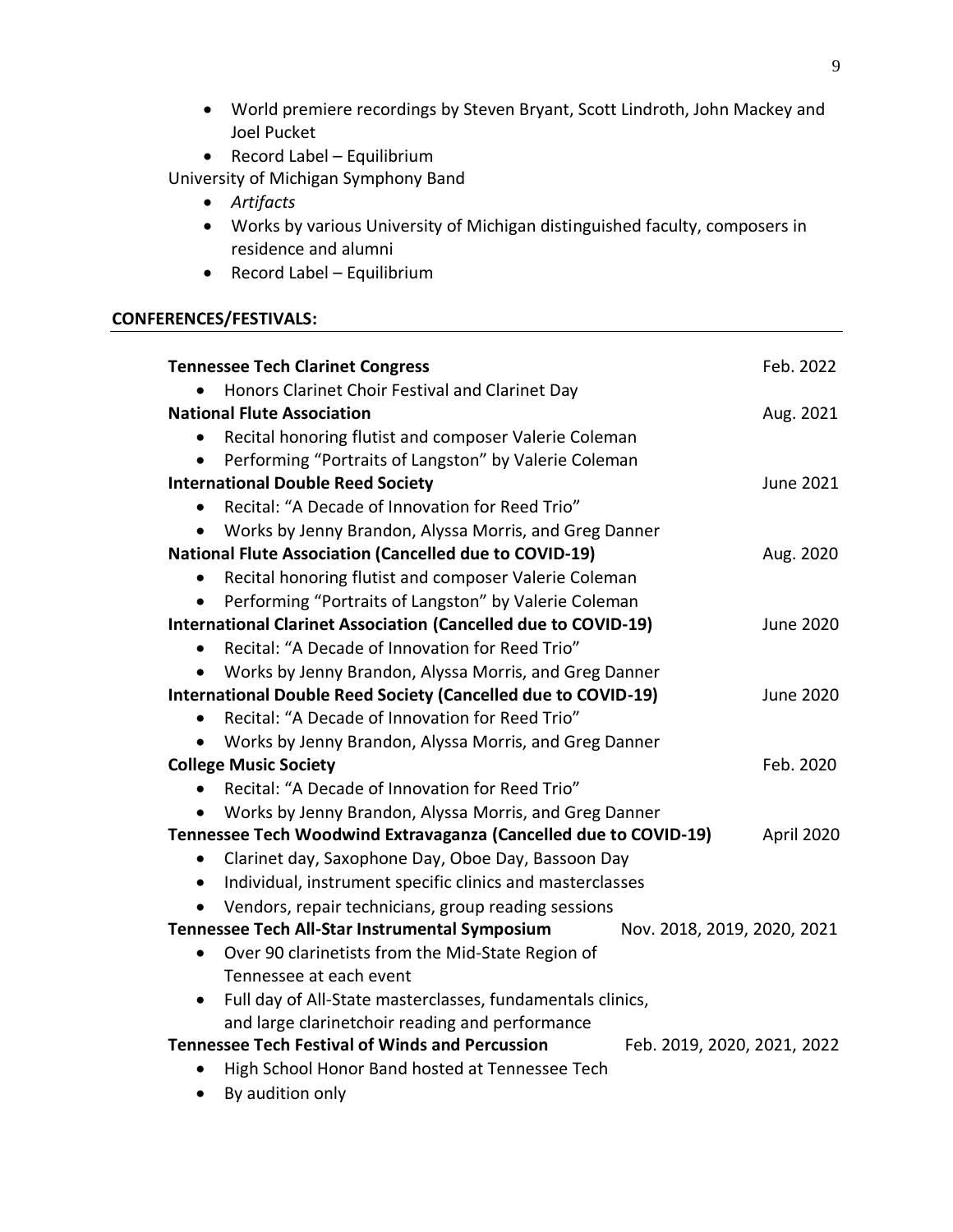| <b>International Clarinet Association</b>                                         | <b>July 2019</b>  |
|-----------------------------------------------------------------------------------|-------------------|
| Lecture: "Functional Fitness for the Clarinet Player"                             |                   |
| Performer: Tennessee Educator and Performer<br>$\bullet$                          |                   |
| <b>Professional Clarinet Choir</b>                                                |                   |
| Performer: ClarinetFest Professor's Choir                                         |                   |
| <b>Tennessee Tech Clarinet Extravaganza</b>                                       | Jan. 2019         |
| Radford University Tri-State Chamber Winds Festival                               | <b>March 2018</b> |
| <b>Chamber Music Coach</b><br>$\bullet$                                           |                   |
| Provided Individual Instruction on Clarinet to Festival Participants<br>$\bullet$ |                   |
| Performance on a Faculty Recital for Festival Participants and Area Residents     |                   |
| North Carolina Music Educators Association                                        | Nov. 2017         |
| 2017 NCMEA Professional Development Conference<br>$\bullet$                       |                   |
| Representative for:<br>$\bullet$                                                  |                   |
| <b>Backun Musical Services</b><br>$\Omega$                                        |                   |
| Presenting and demonstrating Backun Musical's full line<br>٠                      |                   |
| of Clarinets, Mouthpieces, and Barrels                                            |                   |
| Separk Music<br>$\circ$                                                           |                   |
| Company representative                                                            |                   |
| Discussing instrument rentals, purchases, and the company<br>٠                    |                   |
| private lesson program with North Carolina Area Music Educators                   |                   |
| Store located in Lewisville, NC                                                   |                   |
| The University of North Carolina at Greensboro<br>$\circ$                         |                   |
| Representing UNCG's College of Visual and Performing Arts                         |                   |
| Performing with the Piedmont Wind Symphony                                        |                   |
| ○ Section/Bass Clarinetist                                                        |                   |
| <b>College Band Director's National Association</b>                               | 2013              |
| <b>UNCG Wind Ensemble</b><br>$\bullet$                                            |                   |
| Performer<br>$\bullet$                                                            |                   |
| Vandoren/Buffet Clarinet Ensemble Festival                                        | 2012              |
| Logistical Manager                                                                |                   |
| <b>Brevard Music Festival</b>                                                     | 2007              |
| <b>Festival Participant</b><br>$\bullet$                                          |                   |

10

## **REFERENCES:**

#### **Dr. Kelly J. Burke**

- Associate Vice Provost for Graduate Education The University of North Carolina at Greensboro
- Professor of Clarinet
- [kjburke@uncg.edu](mailto:kjburke@uncg.edu)
- (336) 337-2147

# **Dr. Kevin Geraldi**

• Associate Professor of Conducting and Director of Orchestras - The University of North Carolina at Greensboro